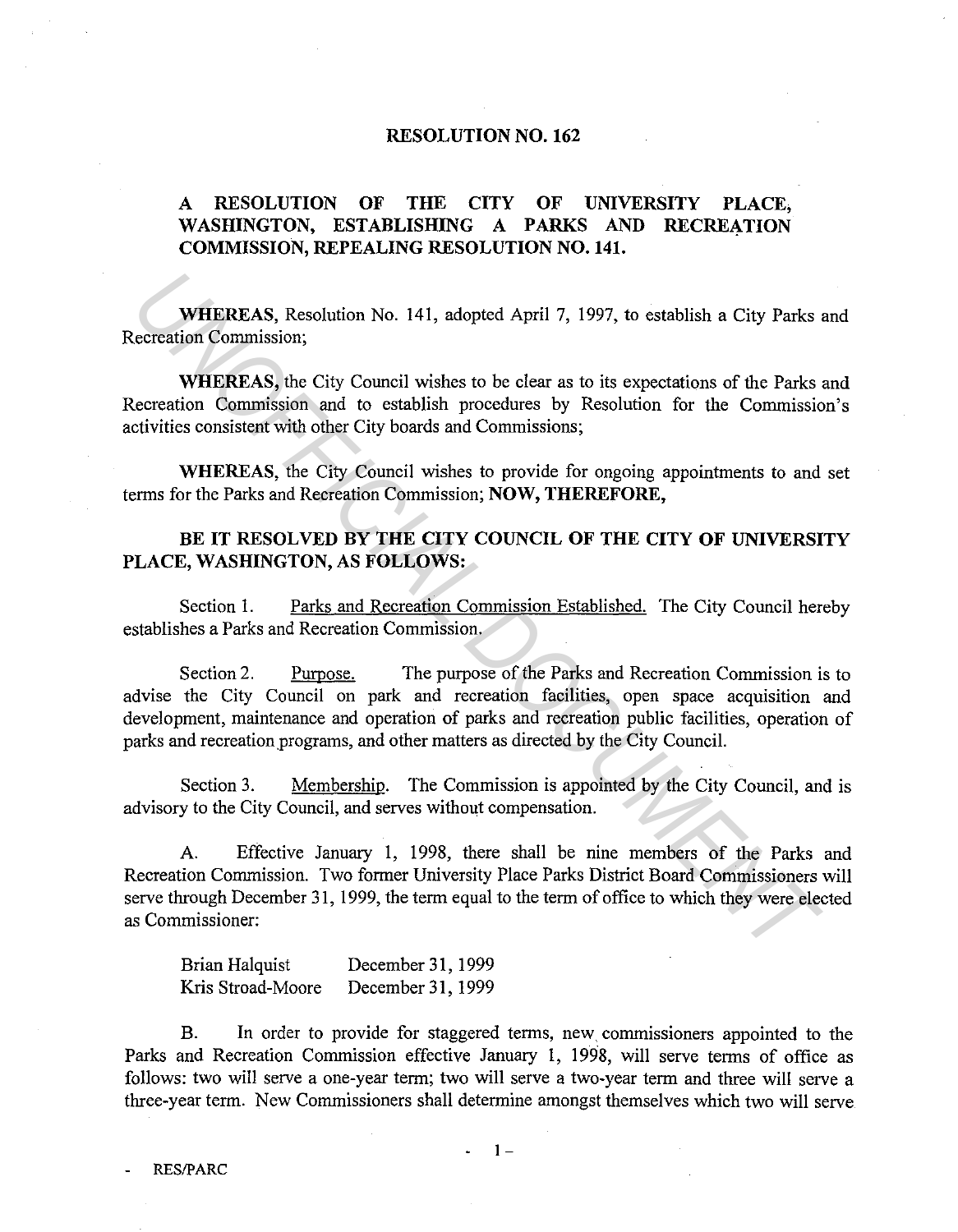a one-year term, which two will serve a two-year term, and which three will serve a three-year term, but, if necessary, lots will be drawn to determine terms. All future appointments to the Commission will serve terms of office as provided in Section 5 of this Resolution.

Section 4. Commission Appointments.

A. Appointments to the Parks and Recreation Commission will be by the City Council during a regularly scheduled meeting. It is desirable, but not mandatory, that the Commissioners reflect the diversity and geographic distribution of the citizenry of University Place, as well as the recreational, sports, conservation and cultural interests to the extent possible. It is also desirable that at least one member should come from the senior community and one from the youth population, if possible.

B. When a vacancy occurs, the Commission will hold informational interviews with all applicants and present their recommendations on candidates to the City Council.

C. The Council may appoint a separate committee to advise as to the acquisition and management of land for parks services.

Section 5. Term of Office. Except as provided in Section 3 of this Resolution, commissioners shall be appointed to serve for a term of four years and there shall be no term limits.

Section 6. Vacancies and Removal of Members. Vacancies occurring otherwise than through the expiration of terms shall be filled by the Council, following\_recommendations from the Parks Commission, within 90 days of the vacancy, for the unexpired term. Members may be removed, by the City Council for inefficiency or nonperformance of duty, misconduct, or malfeasance in office. A Parks & Recreation Commission member may be removed for having more than two unexcused absences or four excused absences from regular business meetings, during a twelve-month period.

Section 7. Organization. The Commission shall elect its own Chairperson and Vice-Chairperson, and create and fill such other offices as it may determine it requires. The Adoption of amended Resolution No. 141, establishing a Parks and Recreation Commission Vicechairperson shall preside in the absence of the chairperson. The Chairperson and Vice-Chairperson shall be voting members of the Commission. The Commission shall hold at least one regular meeting each month for not less than ten months in each year. A majority of the members of the Commission shall constitute a quorum. The Commission shall adopt rules for transaction of business, and shall keep a written record of its meetings, attendance, resolutions, transactions, findings and determinations which shall be a public record. The Commission shall keep a tape-recorded record of any public hearing. burned attempt a regulary schedular meeting, it is describte, but not mandatory, that the same, as well as the recreational, sports, conservation and cultural interests to the extent possible is also desirable that at leas

Section 8. Voting. A majority vote of a quorum of the Parks and Recreation Commission shall be necessary to legally act on any matter before the Commission.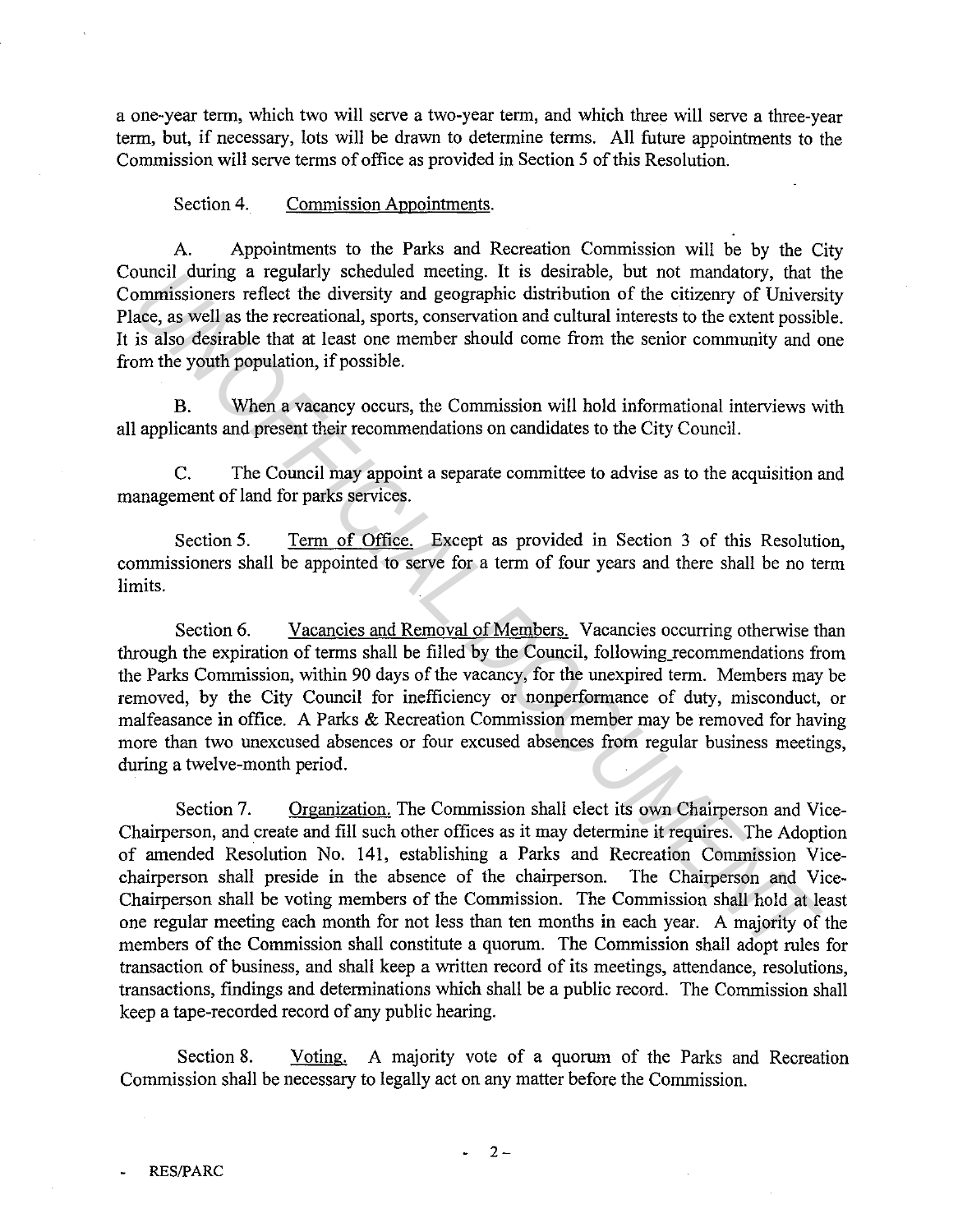Section 9. Conflict of Interest. A member of the Parks and Recreation Commission shall not participate in any Commission proceeding or action in which any of the following has a direct or substantial financial interest: The member or the spouse, brother, sister, child, parent, father-in-law, mother-in-law of the member; any business in which the member is then servicing or has served within the previous two years; or any business for which the member is negotiating or for which the member has an arrangement or understanding concerning prospective partnership or employment. Any actual or potential interest shall be disclosed at the meeting of the Commission where the action is being taken. In addition, a member shall not participate in any quasi-judicial proceeding that would involve a violation of the appearance of fairness doctrine.

Section 10. Expenditures. All Parks and Recreation expenditures shall be through City staff pursuant to City rules and policies. Any expenditure for the Commission shall be within the amounts appropriated for the purpose by the City Council.

Section 11. Consultants and Advisors. The Commission may recommend to the Council the retention of consultants or professional service providers to assist the Commission in its studies and review. Upon approval by the City Council, professional service providers shall be hired by the City. In addition, the Commission, through its Chairperson, may request formal opinions or recommendations from the City Attorney, Public Works Director/City Engineer, or Planning and Community Development Director, on any matter pending before it. E Commission where the action is being taken. In addition, a member shall not participate<br>commission where the action is being taken. In addition, a member shall not participate<br>octine.<br>Section 10. Expenditures All Parks a

Section 12. Powers and Duties. The Commission will assist the Council as follows:

A. To make investigations and surveys concerning the future park, playground and recreation resources of the city;

B. To formulate plans for the future development of the parks and playgrounds system of the city;

C. To recommend to the City Council regarding planning, promotion, management, acquisition, construction, development, maintenance, and operation of public recreational facilities and recreational programs, including restrictions on and compensation to be paid for concessions or privileges in the public parks within the city;

D. To review the City Manager's proposed annual budget for the operation, maintenance and acquisition of public recreational facilities of the city; to review the City Manager's proposed Parks Capital Improvement Program; to advise the City Council on Parks and Recreation budgets;

E. To cooperate with any and all departments of the city and with public school authorities, Pierce County, the State of Washington, other cities and jurisdictions in the surrounding area in the furtherance of a well-rounded parks and recreation program;